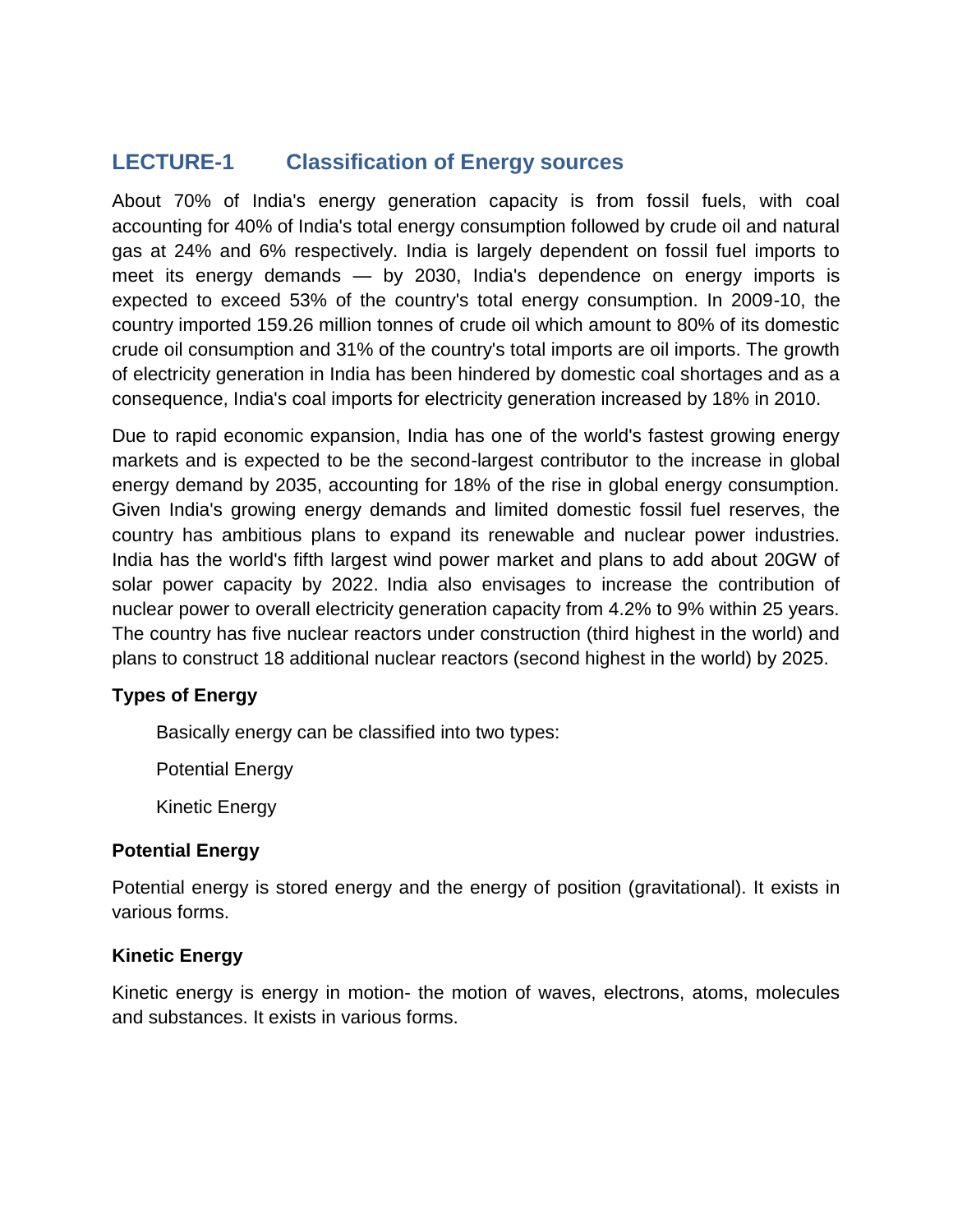# **Various Forms of Energy**

## **Chemical Energy**

Chemical energy is the energy stored in the bonds of atoms and molecules. Biomass, petroleum, natural gas, propane and coal are examples of stored chemical energy.

#### **Nuclear Energy**

Nuclear energy is the energy stored in the nucleus of an atom - the energy that holds the nucleus together. The nucleus of a uranium atom is an example of nuclear energy.

#### **Stored Mechanical Energy**

Stored mechanical energy is energy stored in objects by the application of a force. Compressed springs and stretched rubber bands are examples of stored mechanical energy.

#### **Gravitational Energy**

Gravitational energy is the energy of place or position. Water in a reservoir behind a hydropower dam is an example of gravitational energy. When the water is released to spin turbines, it becomes rotational energy.

#### **Radiant Energy**

Radiant energy is electromagnetic energy that travels in transverse waves. Radiant energy includes visible light, x-rays, gamma rays and radio waves. Solar energy is an example of radiant energy.

#### **Thermal Energy**

Thermal energy (or heat) is the internal energy in substances- the vibration and movement of atoms and molecules within substances. Geothermal energy is an example of thermal energy.

#### **Electrical Energy**

Electrical energy is the movement of electrons. Lightning and electricity are examples of electrical energy.

#### **Motion**

The movement of objects or substances from one place to another is motion. Wind and hydropower are examples of motion.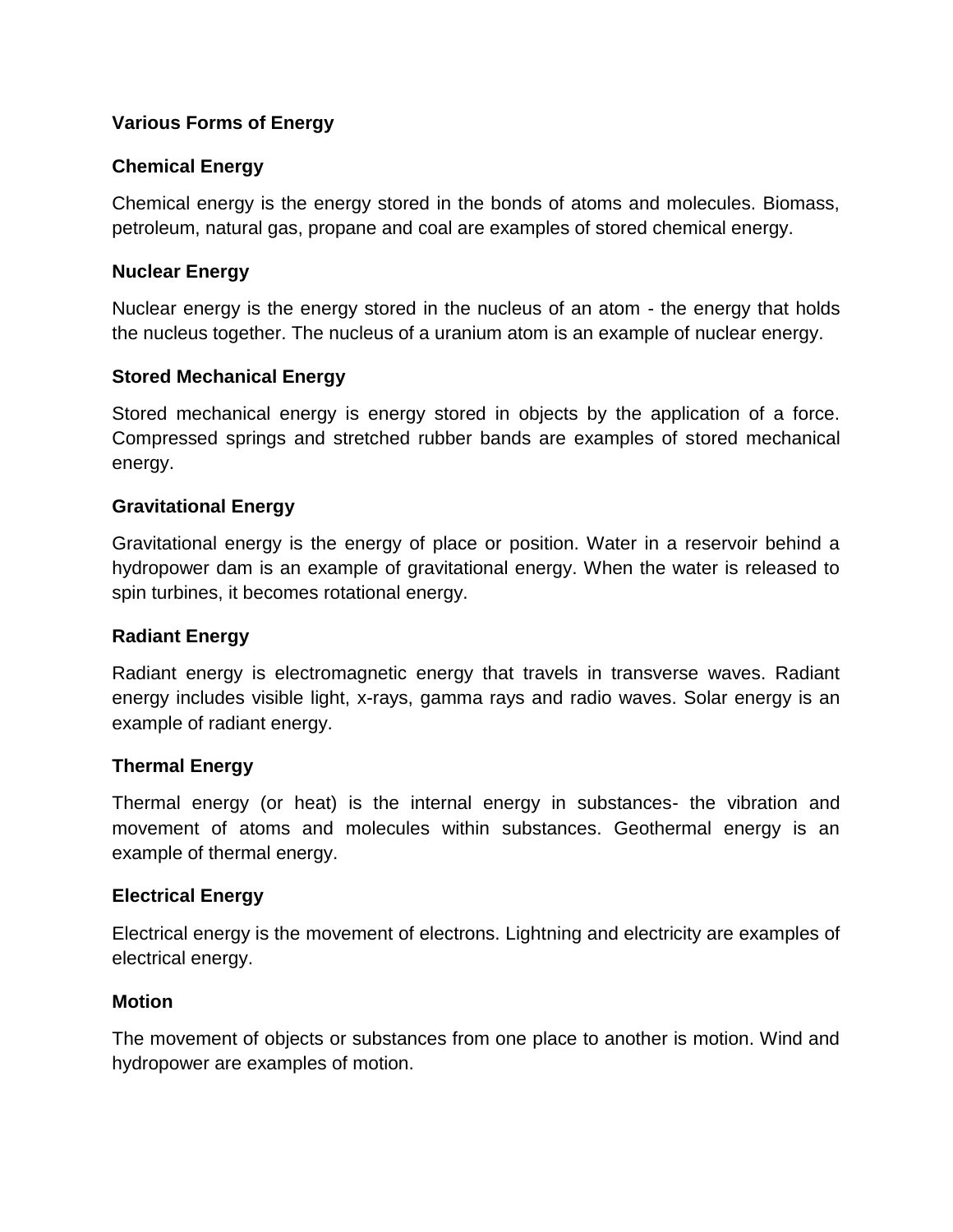#### **Sound**

Sound is the movement of energy through substances in longitudinal (compression/rarefaction) waves.

# **Light Energy**

Light energy is a type of wave motion. That is, light is a form of energy caused by light waves. It enables us to see, as objects are only visible when they reflect light into our eyes

# **Nuclear Energy**

Nuclear energy is a controversial energy source. It is not a renewable energy source, but because it is a technology not based on fossil fuels many people think nuclear power plants could play an important role in reducing carbon emissions and battling climate change. However, many others feel the risk of accidents and the issues of storing nuclear waste for thousands of years are too significant to warrant the development of this energy source.

## **Classification of energy resources**

The various sources of energy can be conveniently grouped as

**Commercial primary energy resources:** Non-renewable sources of energy or conventional sources of energy are being accumulated in nature for a very long time and can't be replaced if exhausted. Nature gifted resources which are consumed can't be replaced. Eg: coal, petroleum, natural gas, thermal power, hydro power and nuclear power are the main conventional sources of energy.

**Renewable sources of energy:** Energy sources, which are continuously and freely produced in the nature and are not exhaustible are known as the renewable sources of energy. Eg: solar energy, biomass and wood energy, geo thermal energy, wind energy, tidal energy and ocean energy. But main attention has to be directed to the following sources of renewable namely, a) solar photovoltaic, b) wind, and c) hydrogen fuel cell.

**New sources of energy:** The new sources of energy are available for local exploitation. In many cases, autonomous and small power plants can be built to avoid transmission losses. Most prominent new sources of energy are tidal energy, ocean waves, OTEC, peat, tar sand, oil shales, coal tar, geo thermal energy, draught animals, agricultural residues etc., The total energy production in India is 14559×1015 joules. 93% of India's requirement of commercial energy is being met by fossil fuels, with coal contributing 56%, and oil and natural gas contributing 37%. Waterpower and nuclear power contributing only 7% of total energy production. Comparing the total energy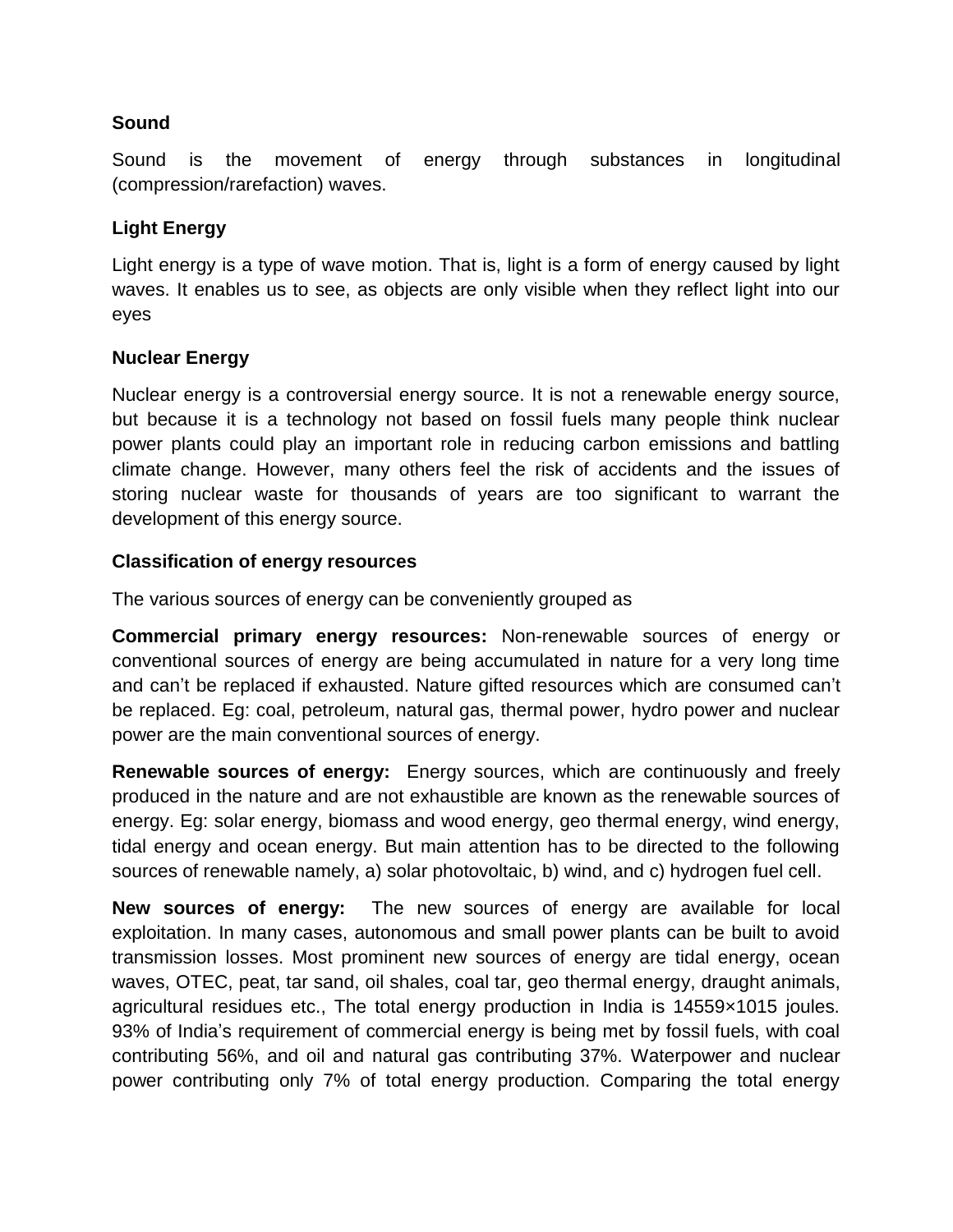production in India from commercial sources with that of world, it is only 3.5% of total world production.

| <b>Energy resource</b> | <b>Advantages</b>                                                                                                                                                                       | <b>Disadvantages</b>                                                                                                                                 |
|------------------------|-----------------------------------------------------------------------------------------------------------------------------------------------------------------------------------------|------------------------------------------------------------------------------------------------------------------------------------------------------|
| <b>Fossil fuels</b>    | Provide a large amount of thermal<br>energy per unit of mass<br>Easy to get and easy to transport<br>Can be used to generate electrical<br>energy and make products, such as<br>plastic | Nonrenewable<br>Burning produces smog<br><b>Burning</b><br>coal<br>releases<br>substances that can cause acid<br>precipitation<br>Risk of oil spills |
| <b>Nuclear</b>         | Very concentrated form of energy<br>Power plants do not produce smog                                                                                                                    | Produces radioactive waste<br>Radioactive<br>elements<br>are<br>nonrenewable                                                                         |
| <b>Solar</b>           | Almost limitless source of energy<br>Does not produce air pollution                                                                                                                     | Expensive to use for large-<br>scale energy production<br>Only practical in sunny areas                                                              |
| Water                  | Renewable<br>Does not produce air pollution                                                                                                                                             | disrupt<br>river's<br>Dams<br>a<br>ecosystem available only in<br>areas that have rivers                                                             |
| Wind                   | Renewable<br>Relatively in expensive to generate<br>Does not produce air pollution                                                                                                      | Only practical in windy areas                                                                                                                        |
| Geothermal             | Almost limitless source of energy<br>Power plant require little land                                                                                                                    | Only practical areas near hot<br>spots<br>Waste water can damage soil                                                                                |
| <b>Biomass</b>         | Renewable                                                                                                                                                                               | Requires<br>large<br>of<br>area<br>farmland<br>Produces smoke                                                                                        |